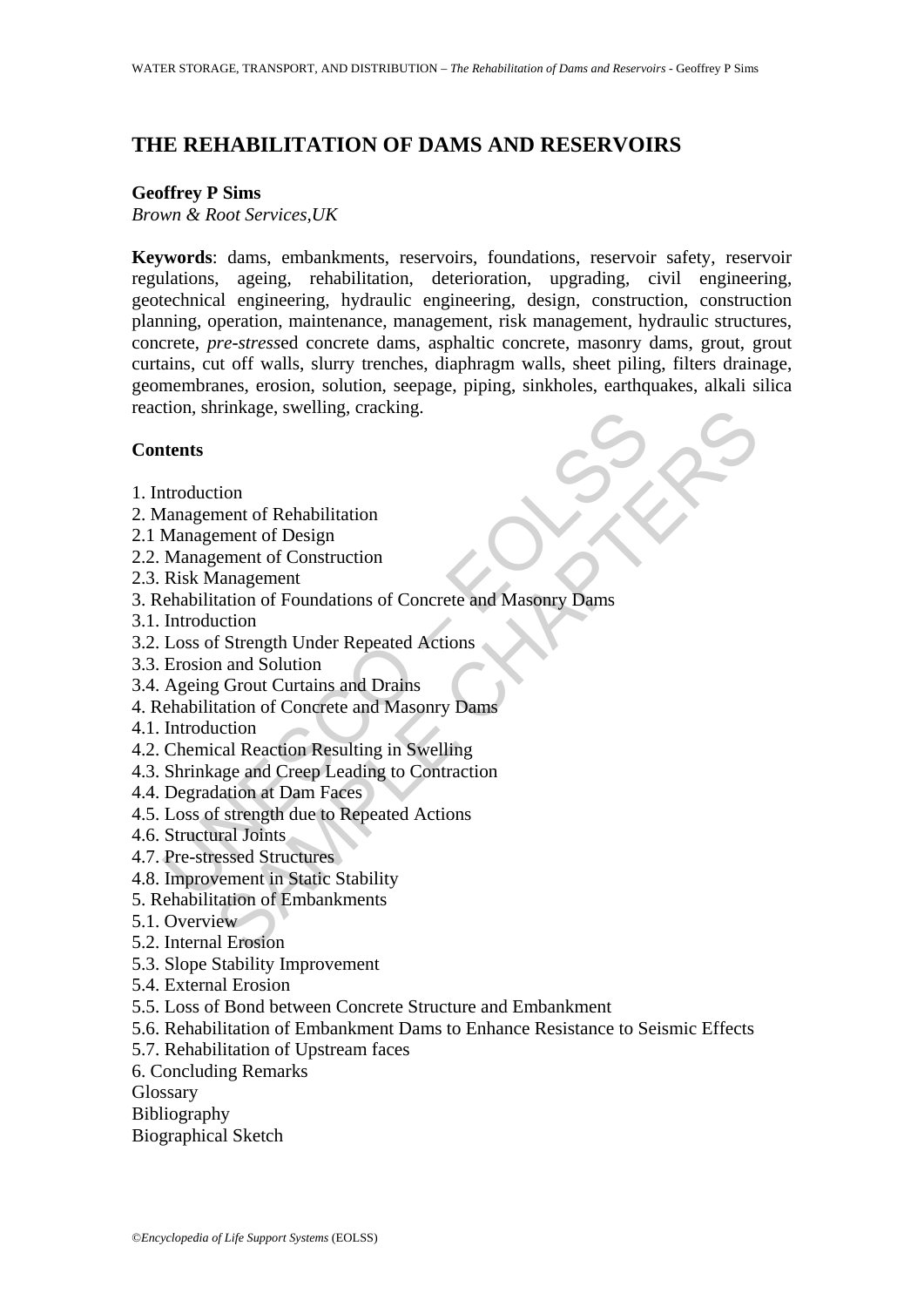#### **1. Introduction**

There are more than 36 000 dams in the world. In 1950 there were 20 000. That means there are now at least 20 000 dams in the world more than 50 years old. This is the challenge we face in dealing with rehabilitation. Many of these dams were built under difficult circumstances with inadequate resources, the population in desperate need of drinking water, hydro electric power, or flood relief.

The world is becoming more litigious and many countries regulate dam design, construction and operation. There is therefore often a need to rehabilitate a dam following a review of the design to check that it complies with current standards.

The purpose of this article is to present an overview of the state of the art in dam rehabilitation, to highlight the major innovations and to provide sufficient references for the non-specialist to pursue areas of particular interest. Case histories are used to illustrate the methods.

### **2. Management of Rehabilitation**

#### **2.1 Management of Design**

Good practice in terms of monitoring the behaviour of a dam should comprise the following as a minimum:

- Sufficient monitoring equipment in good order to be provided to allow a basic understanding of the behaviour of the dam.
- Measurement data to be regularly evaluated.
- The dam should be inspected regularly and independent advice should be called for when unusual behaviour is noted.

Nation, to highlight the major innovations and to provide sufficient<br>
ibilitation, to highlight the major innovations and to provide sufficient<br>
strate the methods.<br> **Examplement of Rehabilitation**<br> **Management of Rehabili** on, to highlight the major innovations and to provide sufficient reference<br>ecialist to pursue areas of particular interest. Case histories are use<br>ecialist to pursue areas of particular interest. Case histories are use<br>eci The first step in rehabilitation is to develop an investigation programme to define the extent of rehabilitation, and the methods to be used. Operating experience should be established through structured questioning of operating personnel and reference to published work. Hydrological studies may suggest an increase in spillway capacity, power studies may recommend more hydroelectric capacity or irrigation and water supply and these possibilities should be included in the programme. It is costly to take important hydraulic structure out of operation. There may be an annual window when investigations can be made, and failing to use the window can delay the work by a year. The owner and the financing agency may have to agree urgently on the most practicable and expeditious way forward. They may agree to single source or price enquiry contracting for specific services.

Often the problems are complex, emphasising the need for lateral thinking when devising solutions, and the foresight to know what data will be required and when. Senior experienced personnel are required. A brainstorm approach may be appropriate. A site inspection is essential.

Having examined the available data and understood the problems, the engineer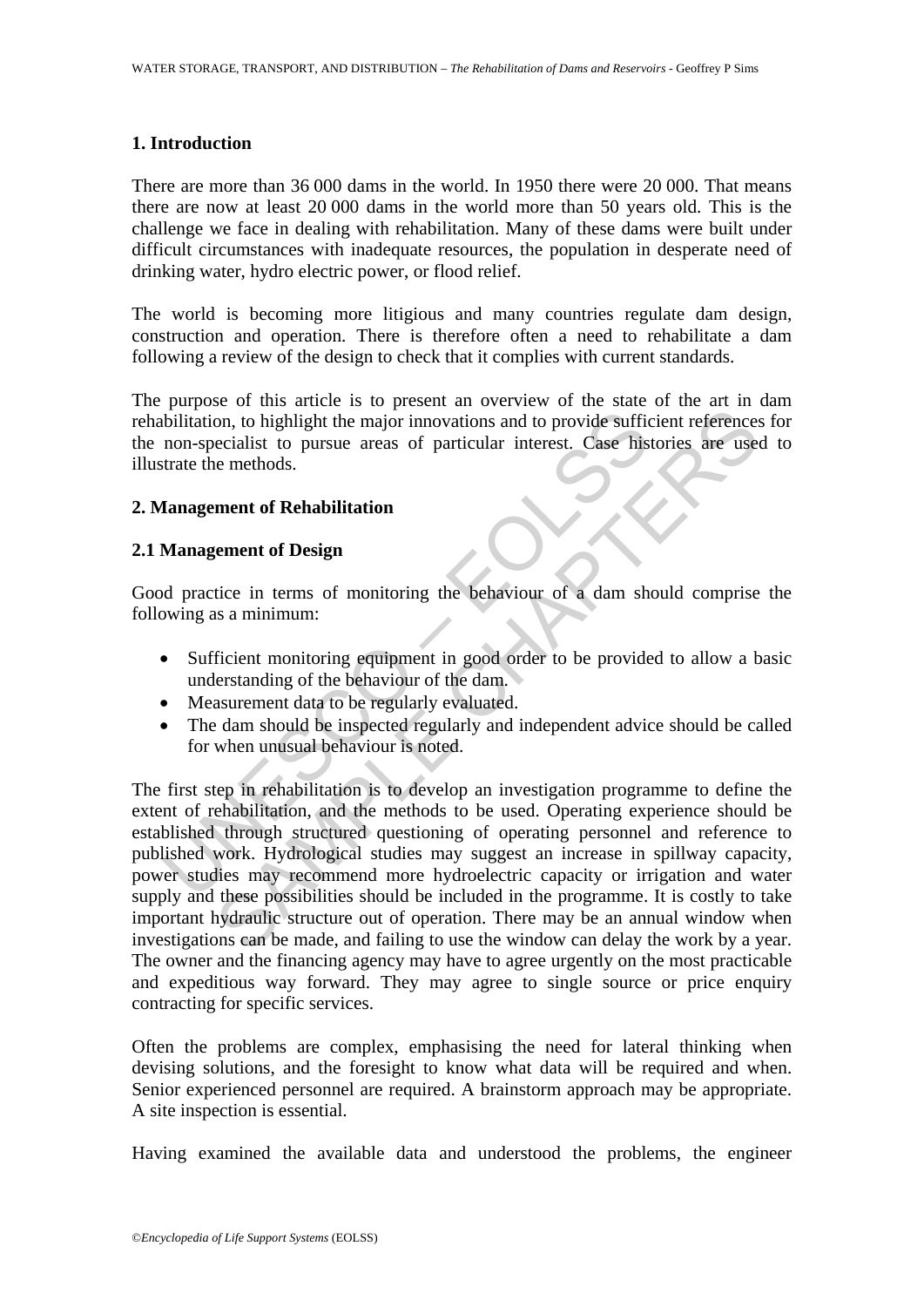undertakes a feasibility study to identify the possible solutions to each of the problems. At this level of study the engineer identifies the options and examines them from technical and economic points of view. Comparison is usually on the basis of benefit/cost ratios. The bases of costs and benefits are kept consistent from one option to another so that meaningful comparisons between them can be made quickly and at low cost. In this way he identifies and excludes options that do nor merit costly data collection.

Integral to the feasibility study is arranging the financing of the rehabilitation work. The source of funding depends on several factors. If there are definable and reliable income stream for the rehabilitated project it may be possible to arrange private funding in which an investor takes an equity share in the project for an agreed period. Where the income stream is neither well-defined nor politically reliable, grants or loans from a funding agency become relatively more likely. The financial arrangements depend on how the rehabilitation project may be structured into fundable contracts without comprising the progress of the works.

## **2.2. Management of Construction**

Surprises are endemic in rehabilitation. A good contract for rehabilitation work therefore requires the work to be defined accurately. The selected form of contract must be equitable for both parties, minimizing the points of conflict, and permitting the quick and fair agreement of additional work. Alternative forms of contract for rehabilitation work include: the *bill-of-quantities* format, *cost-plus, target cost*, and *design and construct*.

ding agency become relatively more likely. The financial arranger the rehabilitation project may be structured into fundable prising the progress of the works.<br> **Management of Construction**<br>
prises are endemic in rehabili ency become relatively more likely. The financial arrangements dependent<br>ency become relatively more likely. The financial arrangements dependent<br>bilitation project may be structured into fundable contracts with<br>the progr Careful structuring of pre-qualification documentation ensures that the owner, his engineer, and the funding agency receive appropriate information to judge which contracting companies are to be included in the tendering list. Joint ventures between local and off-shore contractors are favoured for two principal reasons. The local contractor brings intimate knowledge of the local business environment and government procedures while the international company brings project management and technical skills. The form of joint venture can be specified in the contract.

The construction manager needs regular submissions of supporting data from the contractor and needs to generate significant records himself. Experience is needed to anticipate problems before they arise and to arrange for the necessary data to be collected in good time. The site supervisory team must be organized so that every critical piece of permanent construction is witnessed and monitored. Each position in the team carries well-defined responsibilities. The team must always be led by a person with sound technical skills and contracts administration experience.

### **2.3. Risk Management**

Dam operators increasingly carry out risk management to assist in the identification and quantification of potential threats to the works, and to manage the risk effectively. This allows better decisions to be made concerning the rehabilitation of ageing structures, taking into account both the value of the asset to the business and the safety of the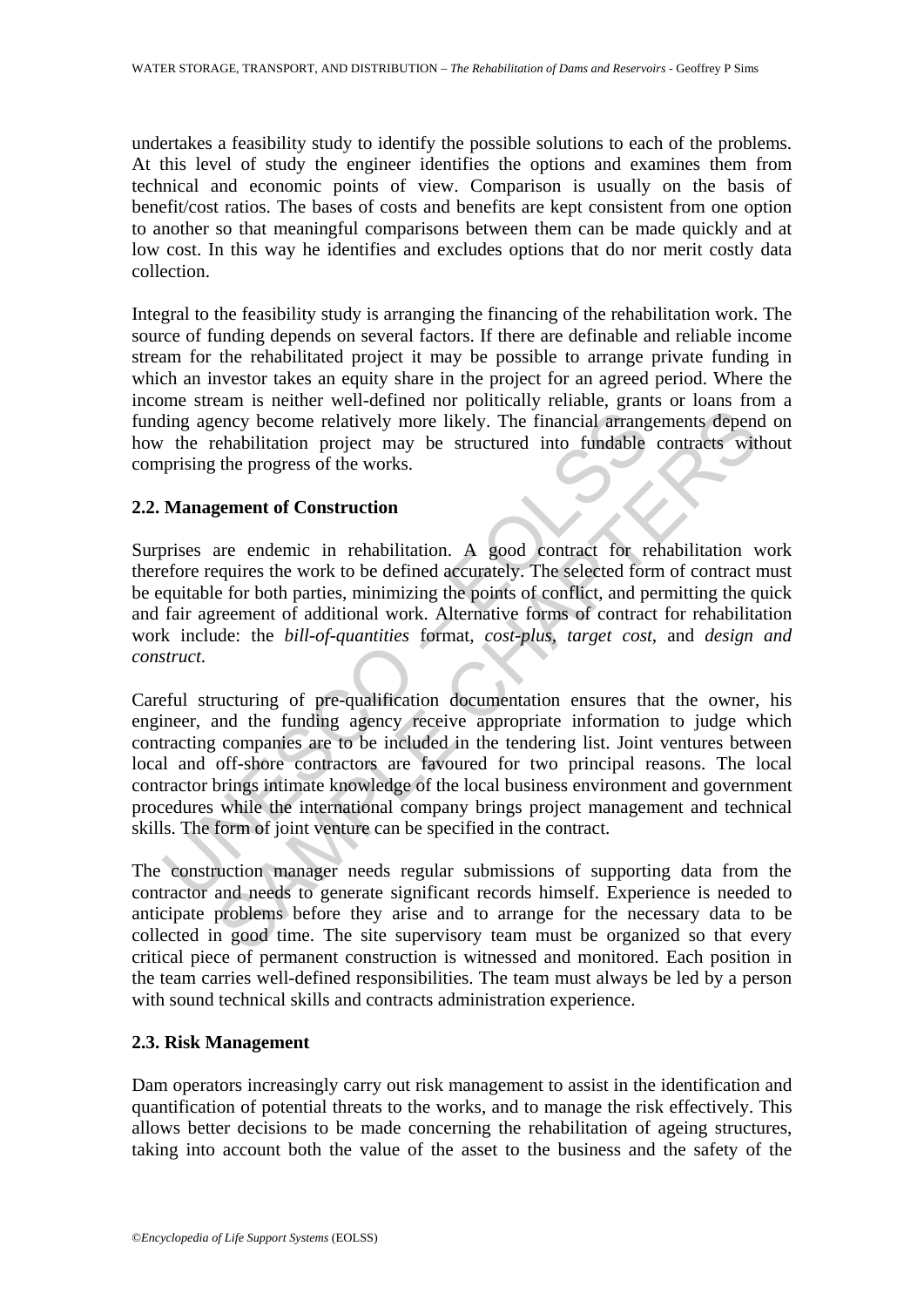public. There is often inadequate operating data available to assess failure frequency, particular for remote plants, underlining the value of experience and generalized statistical data. It emphasises too the value of a comprehensive data base of operating incidents. Whether or not they reflect well on the operating staff, they are encouraged to report then faithfully. The priority in assessing risk is to understand the consequences of a failure in terms of the business that relies on the works. The study should include assessment of the safety of the general public. Several approaches to risk analysis have been proposed to supplement the direct and effective method of inspection, analysis and reporting which suffer from the limitation that they principally identify defects that have already developed.

blves applying simple criteria to an engineering system in order to<br>reatest risk. Potential modes of failure are identified for each<br>ks. For each failure mode the severity of the event is assessed, t<br>the effect of failure phying simple criteria to an engineering system in order to identify the a<br>risk. Potential modes of failure are identified for each component of<br>each railure mode the severity of the event is assessed, taking in<br>to each f A technique described by Beak *et al* (1997) is known as the Failure Mode, Effect and Critically Analysis (FMECA). This is based on a British Standard (5760 part 5 1991). It involves applying simple criteria to an engineering system in order to identify the areas of greatest risk. Potential modes of failure are identified for each component of the works. For each failure mode the severity of the event is assessed, taking into account (a) the effect of failure on the operations, environment and wider community, (b) the probability of the occurrence and (c) the likelihood of the failure being detected. Each of these three circumstances is assigned a relatively coarse indicator on a rising scale, typically 1 to 5. The term *criticality* is given to the product of three indicators. The method produces a qualitative rather than a quantitative result. The actual probability of the event occurring is not calculated but the approach identifies which elements of the works pose the greatest threat and is useful in allowing effort to be concentrated on those elements.

Several approaches to a probabilistic risk analysis have been proposed. This technique has been used for a number of years by the chemical and nuclear industries. It has been argued that in both of these industries the works are largely constructed of standard components with well known reliability, whereas every dam is a prototype with the reliability of its components being less easy to define. It has also been asserted that the results obtained from studies of chemical or nuclear plants are less precise than has been assumed.

Typical of the probabilistic approach applied to dams is the procedure detailed by Bowles *et al* (1990) and Vick *et al* (1996). This involves developing all the possible failure scenarios that could develop as the result of a triggering event and developing them into an event tree. A probability of failure is then allocated to each component of each scenario. Thus the probability of each of the components of the tree occurring is assessed and the overall probability of each of the failure modes identified is calculated as the product of all the components in that branch of the tree.

This technique provides a quantitative risk of failure for every failure path identified and for each possible event. It is therefore possible to use this to justify whether to carry out works based on comparison of the calculated risk with a predetermined acceptable risk of loss of life or cost to the community or operator. It must however be borne in mind that the overall risk has been developed as a product of many components. A small error in each component may have a significant effect on the overall assessment. Calculation of accurate probabilities of failure for the various elements of the tree can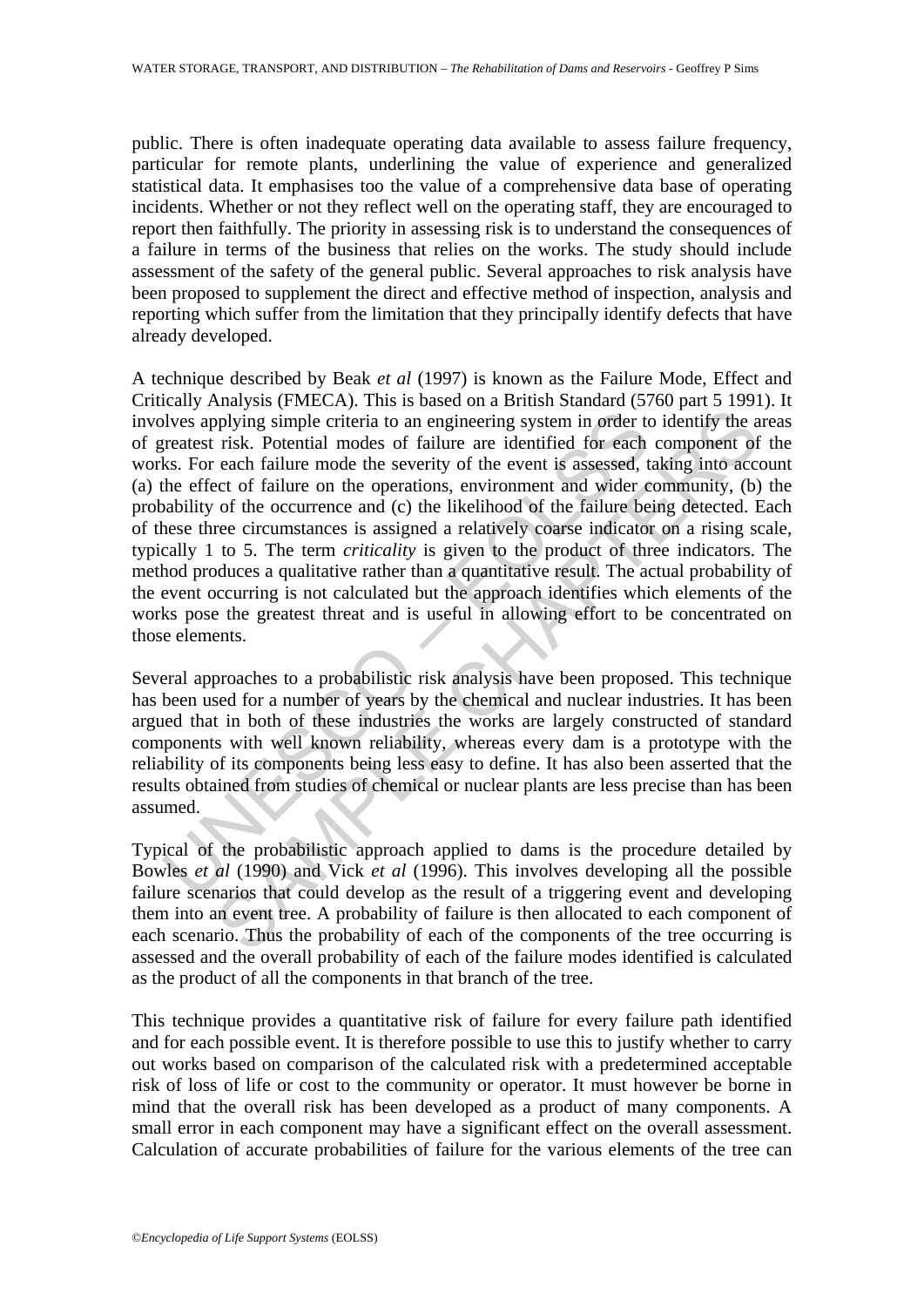be difficult and usually involves significant costs.

This technique has been further developed into the Portfolio Risk Assessment (PRA) approach by Bowles *et al* (1998). This is usually based primarily on available information, without performing extensive additional analyses or investigations; the steps are normally conducted at a reconnaissance level and make use of professional judgment which leads to an engineer certifying aspects of safety of the dam. Subsequent to the initial PRA, additional engineering studies will usually be necessary to verify the need for remedial work and to justify the extent of the work. As with the FMECA technique, this produces a qualitative rather than quantitative result.

le making full use of the professional judgment of the engineers<br>is a site inspection—a desk study is not an acceptable alternative<br>rer modes are visualized and defined. Those that lack techni<br>inated. The third step is to ing full use of the professional judgment of the engineers involved. The einspection—a desk study is not an acceptable alternative. Next, all poss<br>care visualized and defined. Those that lack teehnical redibitive<br>The thir Hoeg (1996) describes a simplified probabilistic risk analysis in the re-certification of existing rockfill dams that seeks to use the rigour of a logical approach via an event tree while making full use of the professional judgment of the engineers involved. The first step is a site inspection—a desk study is not an acceptable alternative. Next, all possible failure modes are visualized and defined. Those that lack technical credibility are eliminated. The third step is to construct an event tree that allows the interrelationships between events to be displayed. Only those events that lead to an uncontrolled release of water are developed at this stage. Each of these events is then reviewed to find those with greatest probability of occurrence, perhaps using a simple scale of likelihood from *virtually impossible* through very *unlikely, completely unknown* to *complete certainty*. The final step is to review the results from the event tree to determine the reasons for certain failure modes giving larger contributions than others.

Other methods include the production of fault trees and Hazop studies. With a fault tree the initial consideration is the failure of the element being considered and a tree is built up to establish the various means by which the failure could develop. As with the event tree the probability of each component is assessed to calculate an overall probability of failure. Hazop is a well estabilished technique used in the chemical industry and bears many similarities to the event tree process but uses standard probabilities of failure for the components used in the construction of the plant.

None of the techniques remove all risk. The aim is to reduce the risk of failure to one that is *As Low As Reasonably Practicable* (ALARP). The basis for ALARP is that risks are acceptable only if reasonably practical measures have been taken to reduce risks. This is commonly taken to mean that the risks have been reduced to the point where it is longer cost effective to reduce them further.

With all the methods of risk assessment the procedure should involve a team including engineers with experience of design, operations and maintenance and may also require advice from specialists in hydrology, geology and seismology in order to develop a comprehensive assessment. A site visit by the team to inspect all aspects of the works is essential, as are discussions with the local operators and the study of such construction drawings and operational records as can be obtained, to enable them to produce a worthwhile assessment.

### **3. Rehabilitation of Foundations of Concrete & Masonry Dams.**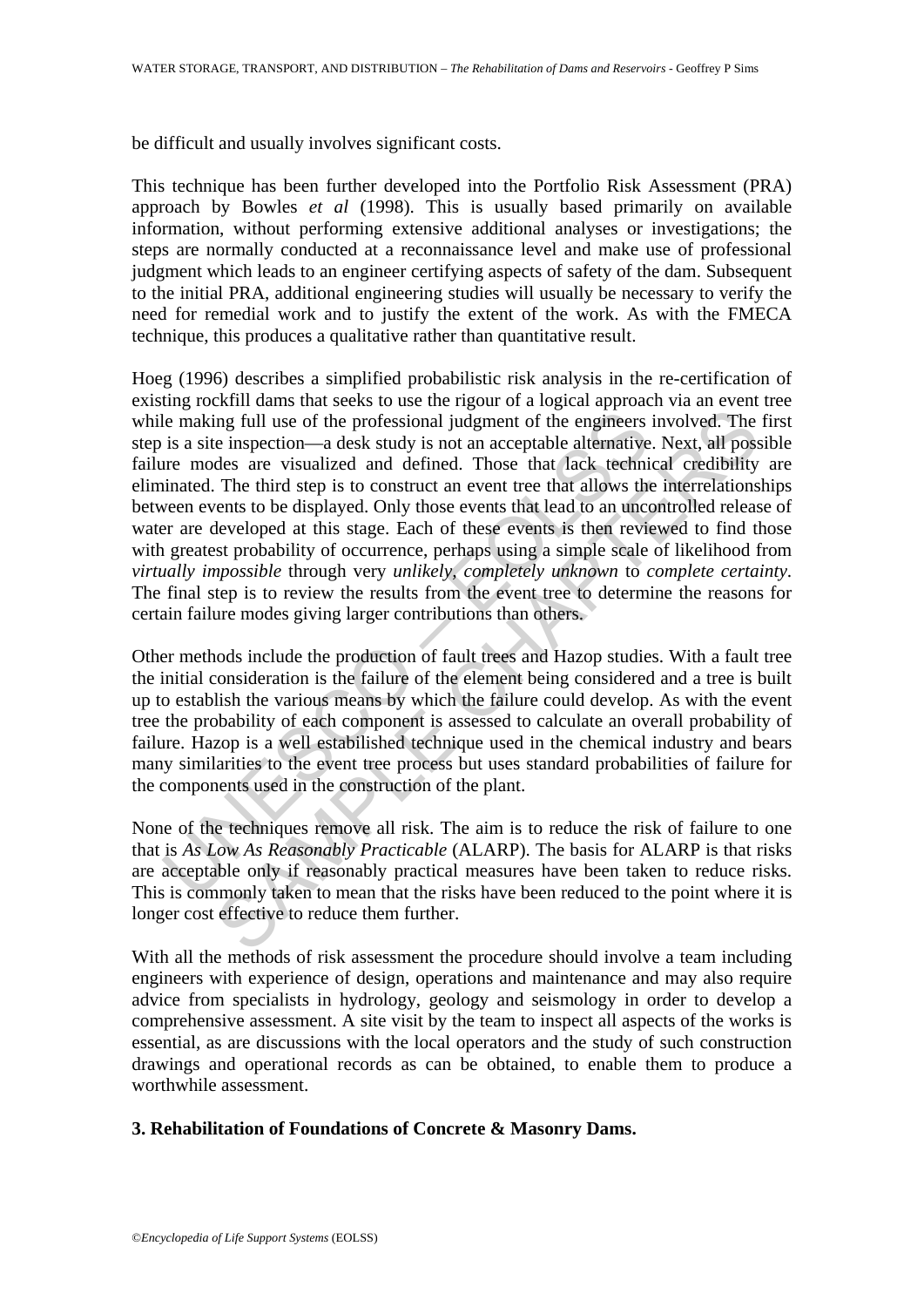#### **3.1. Introduction**

Three important scenarios in which the foundations of masonry or concrete dams need rehabilitation are described below, together with a description of appropriate methods. Table 1 summarizes some case studies describing the methods mentioned below.

| Cause of                                            |                 |             |           |                      |             |                                                                                                                                                                                                                                                                                                            |
|-----------------------------------------------------|-----------------|-------------|-----------|----------------------|-------------|------------------------------------------------------------------------------------------------------------------------------------------------------------------------------------------------------------------------------------------------------------------------------------------------------------|
| rehabilitation                                      | Name            | Height<br>m | Type      | Construction<br>date | Country     | Rehabilitation                                                                                                                                                                                                                                                                                             |
| Loss of<br>strength<br>under<br>repeated<br>loading | Albigna         | 115         | PG        |                      | Switzerland | After 20 years,<br>permanent displacement<br>of the foundation noted.<br>Successfully treated by<br>grouting the foundation<br>rock joints.(Kovari,<br>1985)                                                                                                                                               |
| Loss of<br>strength<br>under<br>repeated<br>loading | Zeuzier         |             | <b>VA</b> | 1957                 | Switzerland | After 20 years,<br>substantial foundation<br>movements noted. A<br>recently constructed<br>tunnel 400m below the<br>dam and 1400m was<br>responsible for draining<br>the foundation.<br>Successful treatment of<br>grouting the foundation<br>to inhibit the drainage of<br>water (Mueller et al,<br>1985) |
| Erosion and<br>solution                             | Lister          | 40          | PG(M)     |                      | Germany     | The hydraulic gradient<br>from the reservoir to new<br>drainage gallery was<br>steep enough to erode the<br>fillings from joints in the<br>foundation. Successful<br>treatment was to reduce<br>the hydraulic gradient by<br>flooding the drainage<br>gallery (Rissler, 1994).                             |
| Erosion and<br>solution                             | Henne           |             | PG(M)     |                      | Germany     | Soluble foundation rock<br>became so pervious that<br>the effective solution was<br>to abandon the dam<br>(Heitfeld, 1961)                                                                                                                                                                                 |
| Ageing grout<br>curtain                             | Schlegeis       | 131         | VA        | 1973                 | Austria     | Cracked grout curtain<br>repaired with a new 5m<br>deep cut off wall (Floegl<br>et al, 1991)                                                                                                                                                                                                               |
| <b>Blocked</b><br>drains                            | <b>Baitings</b> | 53          | PG        | 1958                 | UK          | Choked foundation<br>drains replaced.                                                                                                                                                                                                                                                                      |

Table 1. Rehabilitation of foundations of concrete and masonry dams

# **3.2. Loss of Strength Under Repeated Actions**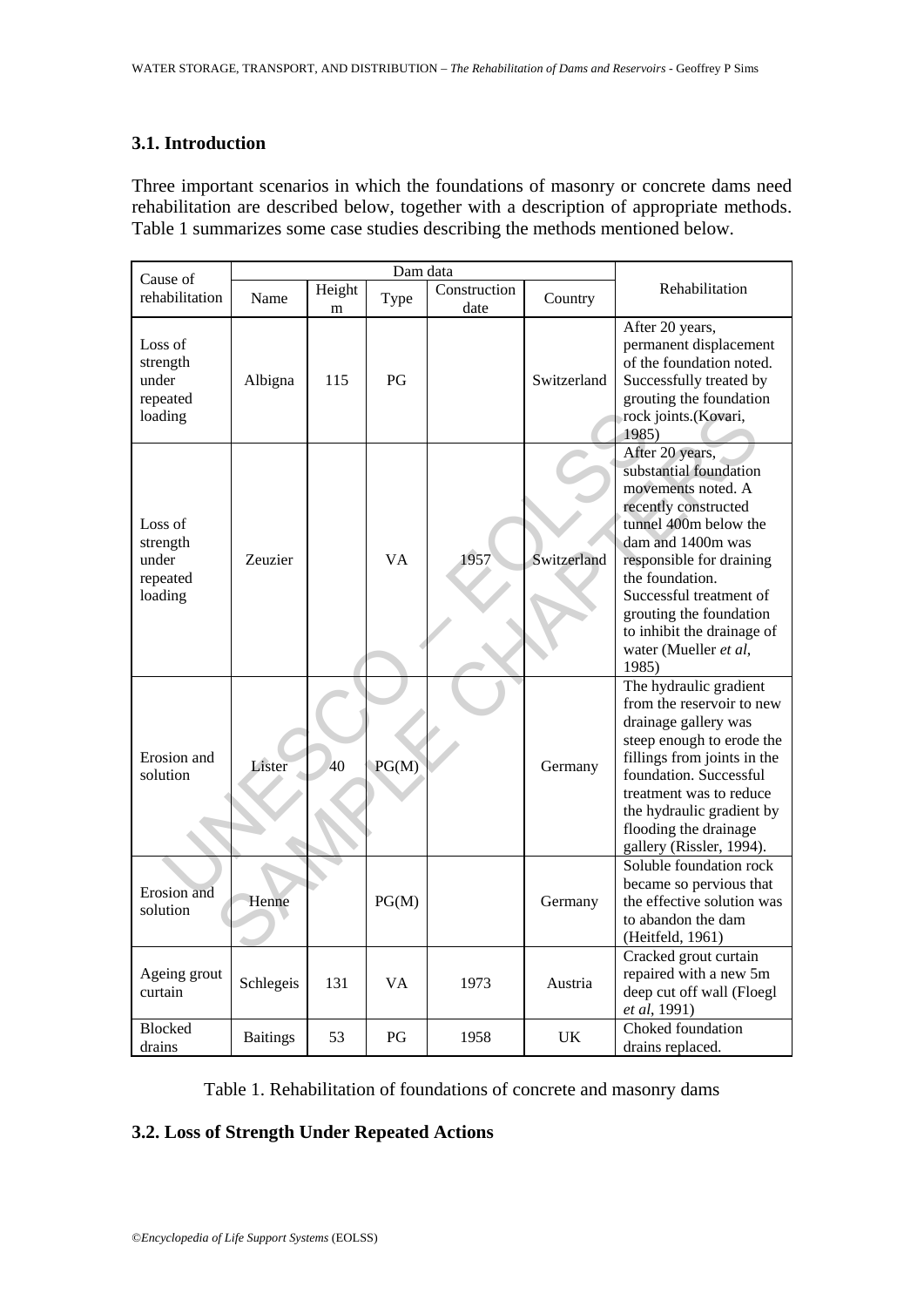Rehabilitation may be needed when the foundations rock is damaged by alternating stresses caused by the variation in hydraulic gradient experienced when the water level in the reservoir changes. These variations may lead to deformation, to movements on joints and to the initiation and propagation of cracks. There may be changes in the water content and pressure within joints. The rock mass is usually strong enough to adopt a new equilibrium after several years of operation. Sometimes, however, there is permanent change that may adversely affect the seepage quantity, uplift pressure and rock strength over a long time scale so that rehabilitation is needed. Such effects are usually detected through reliable and detailed monitoring. The aim of rehabilitation is usually to strengthen the foundation by grouting, improving the drainage, or by installing an impervious apron upstream of the dam.

### **3.3. Erosion and Solution**

flow of water through erodible or fractured rock can lead to<br>n the reservoir. Large flows may be observed when the rock itsel<br>buble, resulting in karstic caverns. Detailed investigations of the<br>s at the design stage is the In the state of the state of the state of reacting technomic system and the state of system contents are reacting in resulting in karstic caverns. Detailed investigations of the foundation re design stage is the best way o The flow of water through erodible or fractured rock can lead to increasing leakage from the reservoir. Large flows may be observed when the rock itself or the joint infill is soluble, resulting in karstic caverns. Detailed investigations of the foundation rock mass at the design stage is the best way of avoiding this problem. Monitoring the volume and pressure of the seepage through the foundation will be helpful in giving warning of this condition. A useful correlation of seepage quantity and pressure shows that when both are increasing, urgent rehabilitation may be necessary. When both are reducing no action is necessary to improve the foundation drainage. Rising seepage and decreasing pressure reveals the possibility of erosion within the foundation.

The aim of rehabilitation is to reduce the seepage flow through the foundation. Improved drainage to reduce the seepage pressure of the water may also be appropriate for rehabilitation, but care is needed. The case history of Eder dam, shown on Table 3, is one in which the improvement of the drainage within the foundation caused increased seepage and consequential erosion.

## **3.4. Ageing Grout Curtains and Drains**

Grouting is one of the most common current methods of reducing the seepage below the dam. Older dams often were not provided with a grout curtain. Although cement is the most frequently used material for grouting, other materials are used in specific circumstances where, for example, the seepage paths to be grouted are particularly fine.

Drainage systems are designed to intercept and reduce the pressure of the water seeping below the dam. They include galleries, tunnels and bore holes. Both grouting and drainage are among the most useful measures for rehabilitating the foundations of ageing dams. When these elements deteriorate, owing to poor maintenance, or to chemical or physical attack, seepage may increase in quantity or it may begin to carry sediment. There may develop unusual readings of piezometric pressure. Rehabilitation usually consists of reconstructing the ageing component whether it is the grout curtain or a drainage system.

### **4. Rehabilitation of Concrete and Masonry Dams**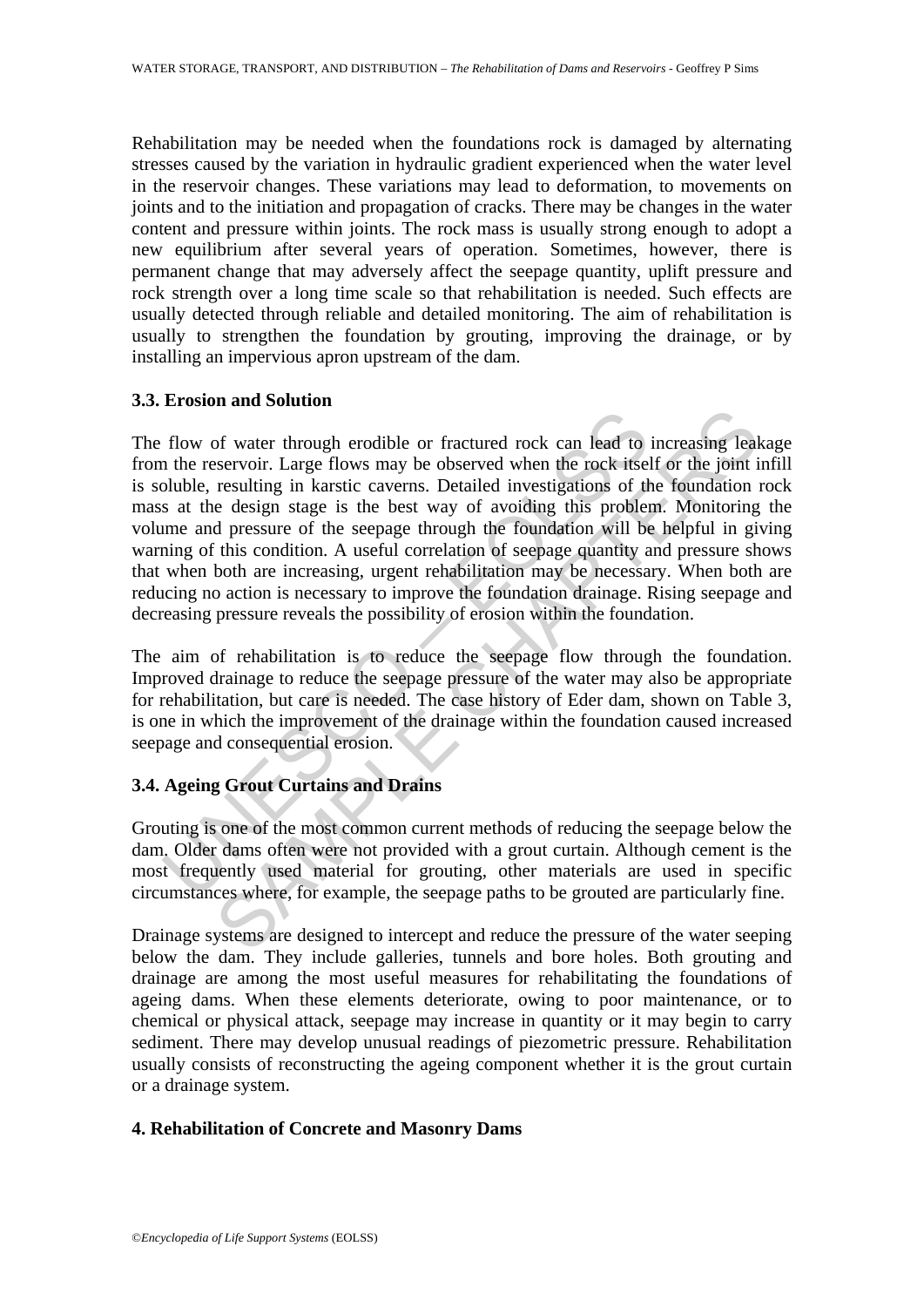#### **4.1. Introduction**

The four most common scenarios triggering the need for rehabilitation of the body of concrete and masonry dams are described below. This is followed by a brief account of rehabilitation in particular circumstances: at structural joints, in pre-stressed structures, and where the rehabilitation is required to improve the static stability of the dam. Table 2 summarizes a selection of case histories.

| Cause of                                                |                |     |                 |              |            |                                                                                                                             |
|---------------------------------------------------------|----------------|-----|-----------------|--------------|------------|-----------------------------------------------------------------------------------------------------------------------------|
| Rehabilit                                               | Height<br>Name |     | Type            | Construction | Country    | Rehabilitation                                                                                                              |
| ation                                                   |                | m   |                 | data         |            |                                                                                                                             |
| Chemical<br>reaction<br>resulting<br>is<br>swelling     | Chambon        | 90  | PG              | 1934         | France     | Slots cut in the concrete<br>to relieve the stresses.<br>Expected to be in<br>repeated in 5 to 10<br>(Taddei et al, 1996).  |
| Shrinkage<br>and creep<br>leading to<br>contractio<br>n | Olef           |     | <b>Buttress</b> | 1955         | Germany    | Detailed monitoring<br>and analysis justified<br>additional concrete and<br>post tensioned anchors<br>(Baecker et al, 1985) |
| Degradati<br>on at dam<br>faces                         | La Girotte     |     | Mult<br>arch    | 1949         | France     | Comparison of facing<br>repair methods show<br>the good performance<br>of a pvc facing (Bister<br>et al, 1993)              |
| Degradati<br>on at dam<br>faces                         | Agger          | 45  | PG              | 1928         | Germany    | New 120mm thick<br>asphaltic concrete face<br>has lasted 30 years.<br>(Feiner et al, 1967)                                  |
| Degradati<br>on at dam<br>faces                         | Pracana        | 65  | <b>Buttress</b> | 1948         | Portugal   | Successful repair using<br>pvc facing (Silva Matos<br>et al, 1993).                                                         |
| Degradati<br>on at dam<br>faces                         | Lost Creek     | 36  | <b>VA</b>       | 1924         | <b>USA</b> | Successful underwater<br>installation of a pvc<br>facing. (Harlan et al,<br>1998)                                           |
| Loss of<br>strength<br>due to<br>repeated<br>actions    | Zillergrundi   | 186 | <b>VA</b>       | 1978         | Austria    | Locking of the joints in<br>the dam by grouting.<br>(Schoberl et, at 1993).                                                 |
| Loss of<br>strength<br>due to<br>repeated<br>actions    | Ternay         | 41  | PG              | 1867         | France     | Additional structural<br>support through<br>recountring.(Lino et al,<br>1991)                                               |
| Loss of<br>strength<br>due to<br>repeated<br>actions    | La Bourne      | 18  | PG              | 1878         | France     | Increase of the overall<br>level of compressive<br>stress using post<br>tensioned anchors.<br>(Lino et al, 1991)            |

Table 2. Rehabilitation of concrete and masonry dams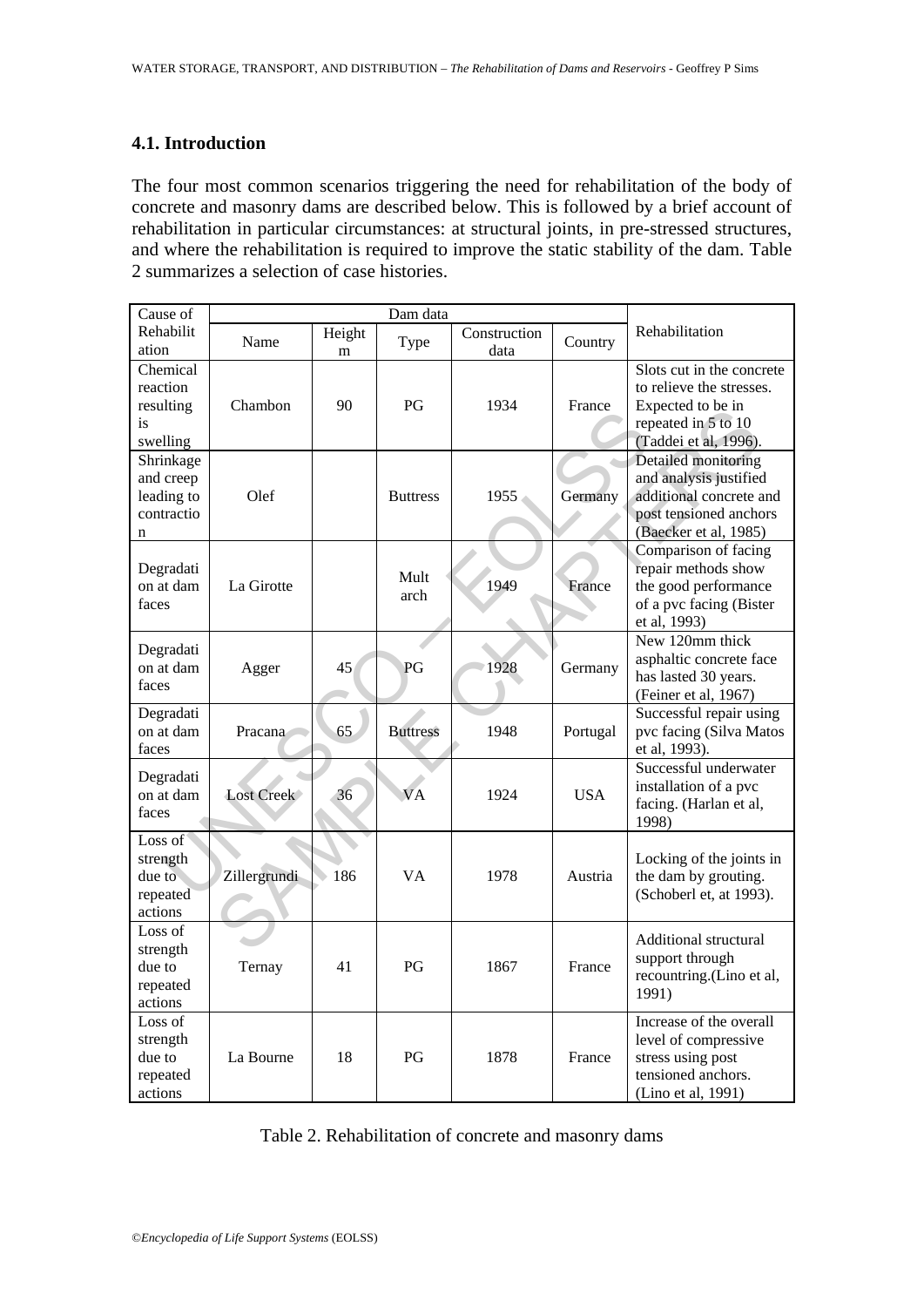- -
- -
- -

# TO ACCESS ALL THE **28 PAGES** OF THIS CHAPTER, Visit: [http://www.eolss.net/Eolss-sampleAllChapter.aspx](https://www.eolss.net/ebooklib/sc_cart.aspx?File=E2-12-01-05)

#### **Bibliography**

Aisiks EG, Pallares JJ, Tipping Ed & Varde OA, 1991. Special techniques for corrective treatment of right abutment at El Chocon dam.  $17<sup>th</sup>$  ICOLD Congress, Vienna, O65 R 65.

Baeker, E & Koehne, HD, 1985. Die Staumauer der Oleftalsperre; Konstruktion und Ausfuhrung der Ertuchtigung. Deütscher Beton-Verein.

Beak C, Findlay JW & Alikman DI, 1997. Experience of Failure Mode, Effect and Critically Analysis on UK hydro power schemes. *Hydropower '97*, Trondheim.

Bister D, Bonnet P, Burdin J & Charvoz B, 1993. Maintenance des Barrages en Béton Techniques et Coûts. Colloque technique sur La Maitenance Des Vieux Barrages, Chambery, France.

er, E & Koehne, HD, 1985. Die Staumauer der Oleftalsperre; Konstruktior<br>chtigung. Deütscher Beton-Verein.<br>C, Findlay JW & Alikman DI, 1997. Experience of Failure Mode, Effect and<br>ydro power schemes. *Hydropower* '97, Trond Bister D, Bonnet P, Denis B, De Beauchamp R, Dubois P & Goguel B, 1991. Contribution au suivi des barrages en béton Français sujets a gonflement ou retrait application a des ouvrages adultes (Chambon, Vouglans) et au béton jenue (cas de BCR) 17<sup>th</sup> ICOLD Congress Q65 R 7.

Bister D, Fry J-J, Costaz JJ Houis J, Degoutte G, Lino M, & Rizzoli J-L, 1994. Reassessment of earth – and - rockfill dams safety, Case Histories.  $18<sup>th</sup>$  ICOLD Congress, Durban Q68 R43.

Bowles D, S, Anderson L, R, Glover T, F & Chauhan S S, 1998. Portfolio Risk Assessment: A Tool for Dam Safety Risk Management, Eighteenth USCOLD Annual Meeting and Lecutre, Buffalo, New York, 8-14 August.

Bowles D S, Anderson LR, Glover T F, Tarbox G, S, Waiter R B & Yin Au-Yeung P E, 1990. Evaluation of Dam safety at a series of hydropower dams including risk assessment. *The Embankment Dam,*  Conference of the British Dam Society, published by Thomas Telford, London ISBN 0 7277 1647 6.

BRE, 1991. An Engineering Guide to Seismic Risk to Dams in the United Kingdom. Report BR 210, BRE Garston WATFORD UK, ISBN 0 85125 5108.

BRE, 1988. Alkali Aggregate Reactions in Concrete, Digest 330, HMSO London.

Reference HD, 1985. Die Staumauer der Oleftalspere; Konstruktion und Ausfuhrung<br>
Refehre. HD, 1985. Die Staumauer der Oleftalspere; Konstruktion und Ausfuhrung<br>
Die USENer Beton-Verein.<br>
Ilay JW & Alikman DI, 1997. Experi Brezina P, Satrapa L & Skonant T, 1998. The reconstruction of the collapsed bituminous concrete facing of the Morvka Dam, Czech Republic. Indian National Committee on Large Dams Symposium. *Rehabilitation of Dams*, 66<sup>th</sup> ICOLD Annual Meeting, New Delhi, November.

Brighton R & Lampa J. 1991. Ageing of B C Hydro's dams.  $17<sup>th</sup>$  ICOLD Congress, Vienna, Q65 R 30.

Carlyle WJ, 1988. Wave Damage to upstream Slope Protection of Reservoirs in the UK. Proceedings of BNCOLD *Conference* on *Reservoir Renovation*, Manchester.

Cederwall K & Nilsson A, 1991. Description of three deterioration scenarios. *Hydraulic Engineering no 49.* Royal Institute of Technology, Stockholm.

Charles J A, Tedd P, Hugghes A K & Lovenbury H T, 1996. Investigating embankment dams. Building Research Establishment Report, London, 82 pp.

Chen Z, 1993. Breaching of the Gouhou Concrete Face sand and gravel dam. International Symposium on High Earth and Rockfill Dams, Beijing.

Erwin E & Glenn J, 1991.Major Rehabilitation of Wister Dam. *USCOLD Newsletter* March 1991.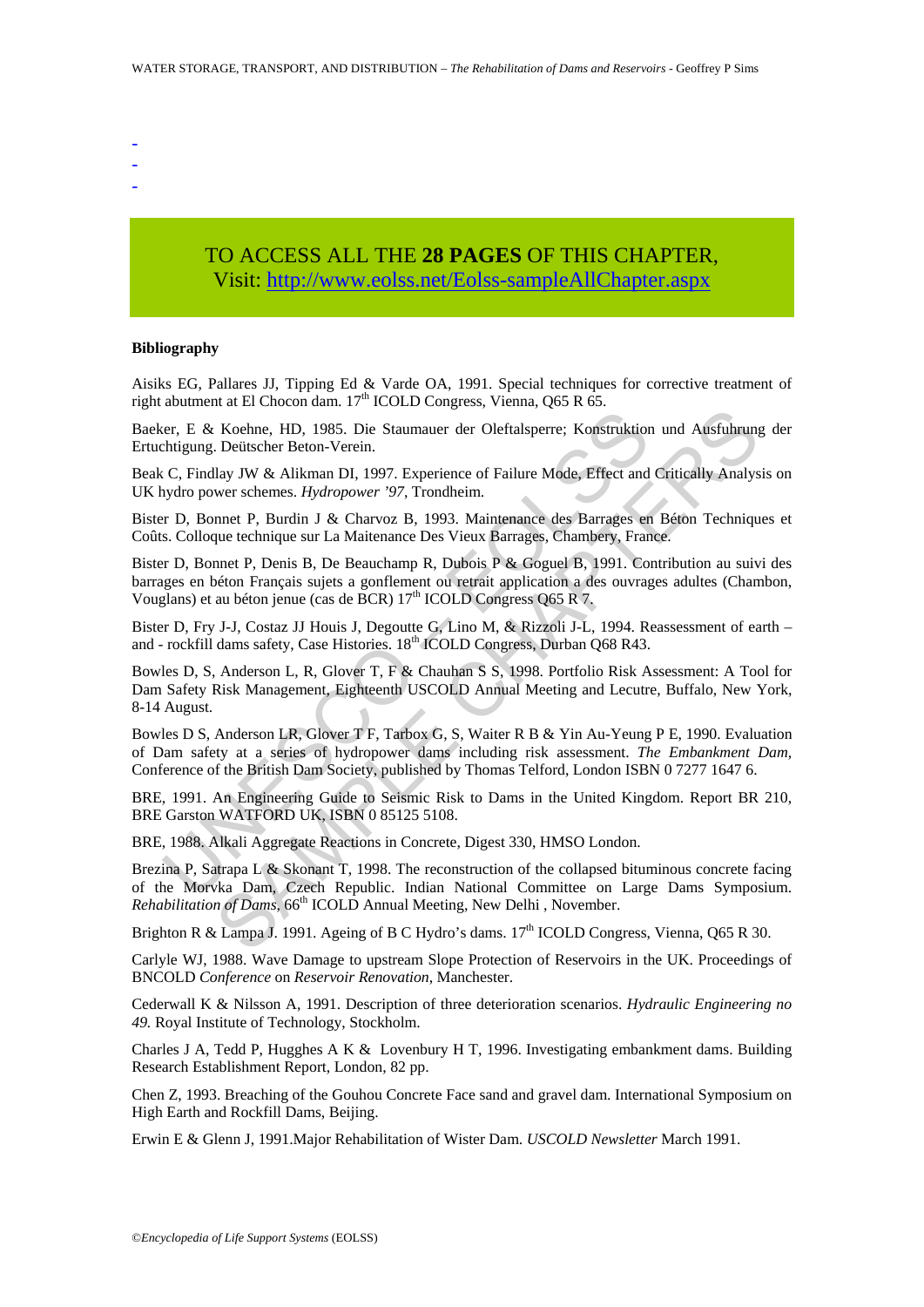Feiner A & Zichner G, 1967. Sealing of the Agger Dam. 9<sup>th</sup> ICOLD Congress, Istambul, Q34 R11.

Flemming J H & Rossington D T, 1985. Repair of Greenbooth Dam following localised settlement in the crest. 15<sup>th</sup> ICOLD Congress, Lausanne, O59 R 55.

Flögl H & Stauble H, 1991. Experience with the Supplementary Installation of an Elastic Diaphragm in the Rock of Schelgeis Arch Dam.  $17<sup>th</sup>$  ICOLD Congress, Vienna, Q66, R 41.

Frohnauer R & Torkhul C, 1996. New asphaltic lining for theh Rabenleite Upper Reservoir. Strabag Brochure No 51, Asphaltic concrete for hydraulic structures, Cologne.

Gallacher D, Doake RM & Hay- Smith D, 1998. Remedial works to upstream face protection, Megget Reservoir. *The Prospect for Dams in the 21<sup>st</sup> Century*. 10<sup>th</sup> British Dam Society Conference. Thomas Telford, London.

Gillon M D, Everitt S & Mejia L, 1998. Rehabilitation of the Matahina Dam for foundation fault trace displacements. Symposium on Rehabilitation of Dams, 66<sup>th</sup> ICOLD Annual Meeting, New Delhi, India.

Harlan RC, Onken S, Scuero AM, Vaschetti GL, 1998. The underwater installation of a drained geomembrane system on Lost creek dam. Proceedings of CANCOLD Conference, Novia Scotia, Canada.

Heitefuss C H, Kny H J & Ruhnke H, 1998. Die Sanierung des Sorpe Dammes mit einer HDI-Dichtwand. Wasserwirtchaft 88 (11), pp 562-565.

Heitfeld H, 1961. Beispiel der Verkarstung fur den Talsperrenbau (am Beispiel der Hennetalsperre im Einzugsgebiet der Ruhr)- Journal Karst-und Hölenkunde, 2 iXXII, München.

Hewlett H WH, Boorman L A & Bramley M E, 1987. Guide to the design of reinforced grassed waterways. Construction Industry Research and Information Association Technical Note 120, London

Hoeg K, 1996. Performance Evaluation, Safety Assessment and Risk Analysis for Dams, Symposium Repair and upgrading of Dams, Stockholm, Sweden, June 1996.

an RC, Onken S, Scuero AM, Vaschetti GL, 1998. The underwater insembrane system on Lost creek dam. Proceedings of CANCOLD Conference, I<br>efuss C H, Kny H J & Ruhnke H, 1998. Die Sanierung des Sorpe Dan<br>twand. Wasserwirtcha Onken S, Seuero AM, Vaschetti Gil, 1998. The underwater installation of a draw<br>experimentalization of a drawing Generation and the Kingdom I. Henderwater installation of a drawing tes Sorpe Dammes mit einer a<br>Nasservirtcha Hopkins J K, Wickham D B & Stirling D M, 1990. The use of close-range photgrammetry for reservoir embankment monitoring. Proceedings of the 6<sup>th</sup> Conference of the British Dam Society *The Embankment Dam,* paper 24 published by Thomas Telford, ISBN 0 7277 1647 6.

ICOLD, 1983, Deterioration of Dams and Reservoirs, Report prepared by a team of Portuguese engineers of the LNEC, Lisbon.

ICOLD, 1994.Ageing of dams and appurtenant works. Review and Recommendations. Bulletin 93.

ICOLD, 1985. Filling materials for waterlight cut-off walls. Bulletin 5.1.

Kollagaard EB& Chagwick WL, 1988. Development of dam engineering in the United States. Pergamon ISBN 0-08-034685-5.

Kovari K, 1985. Detection and Monitoring of Structural Deficiencies in the Rock Foundation of Large Dams. 15<sup>th</sup> ICOLD Congress, Lausanne, Q56 R36.

Kuusiniemi R, 1991. Internal Erosion of the Uljua earth dam. $17<sup>th</sup>$  ICOLD Congress, Vienna, Q65 Contribution no 15.

Lemelin D & Jobin H, 1996. Rehabilitation of a rockfilled timber crib dyke. SwedCOLD Symposium *Repair and Upgrading of Dams*, Stockholm, Sweden, June 1996.

Lino M, Salembier M, Antoine F, Rouas, G, Clerdouet D & Saintmarcel A, 1991. Vieillissement des quelques barrages Francais trés anciens. Pratique der leur rehabilitation .  $17<sup>th</sup>$  ICOLD Congress, Vienna, Q65 R1.

Marcuson III W F, Hadala P F & Ledbetter R H, 1993. Seismic Rehabilitation of Earth Dams. ASCE Special Publication No 35, Geotechnical Practice in Dam Rehabilitation.

Millmore J P, Stables J F & Shannon, F E, 1998. The Rehabilitation of Luxhay Dam, Somerset. *The*  Prospects for Reservoirs in the 21<sup>st</sup> Century. 10<sup>th</sup> British Dam Society Conference. Thomas Telford, London.

Montfort L, Millet JC, Fabre JP, Bordes JL, Euvrard D, Ricard C& Royet P , 1991. Elements de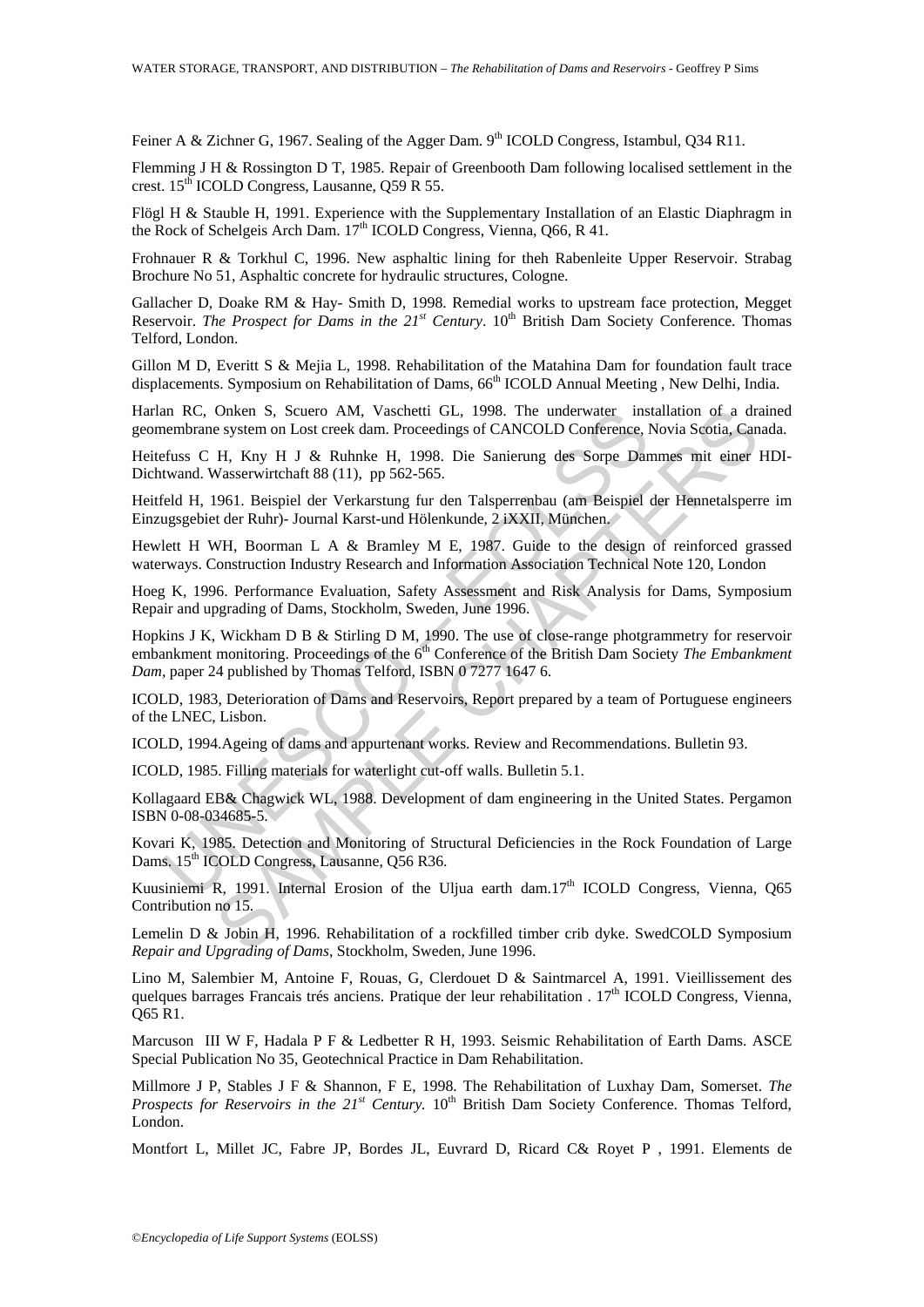methodolgie pour la detection et l'analyse du vieillissement illustres par des examples.  $17<sup>th</sup>$  icold Congress, Vienna, Q65 R 23.

Mueller R & Pougatsch H, 1985. Comite National Suisse des Grands Barrages Chapter 6.2.2.-Zeuzier.

Nilsson A & Mikaelsson J,1996.Groundwater Pressure Increase and Internal Erosion at Langbjorn Dam, SwedCOLD Symposium Repair and Upgrading of Dams, Stockholm pp 503-519.

Nilsson A & Norstedt U, 1991. Evaluation of ageing processes in two Swedish dams.  $17<sup>th</sup>$  ICOLD Congress, Vieena, Q65 R2.

Obernhueber P, 1991. Remedial works for the kölnbrein Dam: Design and Analysis. 17<sup>th</sup> ICOLD Congress, Vienna,C7.

Rissler P, 1994. Rehabilitation of existing gravity dams in Germany with respect to safety philosophy and economy. 18th ICOLD Congress, Durban Q 68 R 5.

Rissler P, & Heitefuss C, 1999. Adaptation of the Ennepe dam Germany to the established technical standards. Intl journal of Hydropower and Dams vol6 no 2.

lards. Intl journal of Hydropower and Dams vol6 no 2.<br>berl P, Duber H & Döpper H, 1993. Kraftschlüssige RiBinjektion an der Gewinder P, Duber H & Döpper H, 1993. Kraftschlüssige RiBinjektion an der Gewind<br>erdenger GE, Pige Il journal of Hydropower and Dams vol6 no 2.<br>
Juber H & Döpper H, 1993. Kraftschlüssige RiBinjektion an der Gewölbemauer Zillerge Crack Injection at Zillergründl Arch Dam).*Grouting in Rock and Concrete*, Balk<br>
CE, Pigeon Schöberl P, Duber H & Döpper H, 1993. Kraftschlüssige RiBinjektion an der Gewölbemauer Zillergründl (Force-locking Crack Injection at Zillergründl Arch Dam).*Grouting in Rock and Concrete*, Balkema, Rotterdam.

Schneeberger CE, Pigeon Y, Leavy J & Boncompain B, 1991. The use of slurry walls and jet grouting techniques to repair existing cofferdams at LG- 1.  $17<sup>th</sup>$  ICOLD Congress, Vienna, Q65 R 29.

Scuero AM & Vaschetti G L, 1998. A drained synthetic geomembrane system for rehabilitation and construction of dams. *The prospects for reservoirs in the 21<sup>st</sup> Century*. 10<sup>th</sup> British Dam Society Conference . Thomas Telford, London.

Silva Matos D & Liberal O, 1993. Pracana powerplant refurbishment and uprating. An uncommon and challenging project. *Conference Uprating and refurbishment of hydro powerplants-IV*. Water Power & Dam Construction, Florence.

Sims GP, 1994. Ageing of masonry dams. Proc Instn Civ Engrs Wat, Marit & Energy 106. March, 61-70.

Sims GP, 1991. Contribution 2, Section A: Alkali-aggregate reaction (AAR): reaction process; effects on the structures; interpretations of these effects; mathematical models; aggregate reactivity tests; remedial measures. 17<sup>th</sup> ICOLD Congress, Vienna Q65. Vol 5pp 193-196.

Taddei B & Poupart M, 1996. Reinforcement of the Chambon Dam. SwedCOLD Symposium *Repair and Upgrading of Dams*. Stockholm.

USCOLD, 1984. Bibliography on performance of dams during earthquakes.

USCOLD, 1992. Observed performance of dams during earthquakes.

USCOLD, 1996. Anthology of Dam Modification Case Histories , ISBN 1-884575-09-9, April 1996.

USCOLD, 1999. Observed performance of dams during earthquakes, volume II.

Vaughan PR, Kluth DJ, Leonard MW & Pradoura HHW,1970. Cracking and erosion of the rolled clay core of Balderhead dam and the remedial works adopted for its repair. 10<sup>th</sup> ICOLD Congress, Montreal, Q36 R 5.

Vick SB G & Stewart R A, 1996. Risk analysis in dam safety practice. ASCE geotechnical speciality conference *Uncertainty in Geologic Environment: from theory to practice.* 

Wasser Und Schiffarhrts Verwaltung Der Bundesrepublik Deutschland (WSB), 1994. Edertalsperre. Wittke W & Greb H 1994. Überprüfung der Standsicherheit der Urfttalsperre. Wasserwirtschaft 84 11.

#### **Biographical Sketch**

**Geoffrey P. Sims**; Dr, eng. is the former chairman of the British Dam Society. He was the Chairman of the ICOLD committee on rehabilitation of dams from 1994 to 2000.

He has over 50 years of experience in management and execution of large civil engineering works